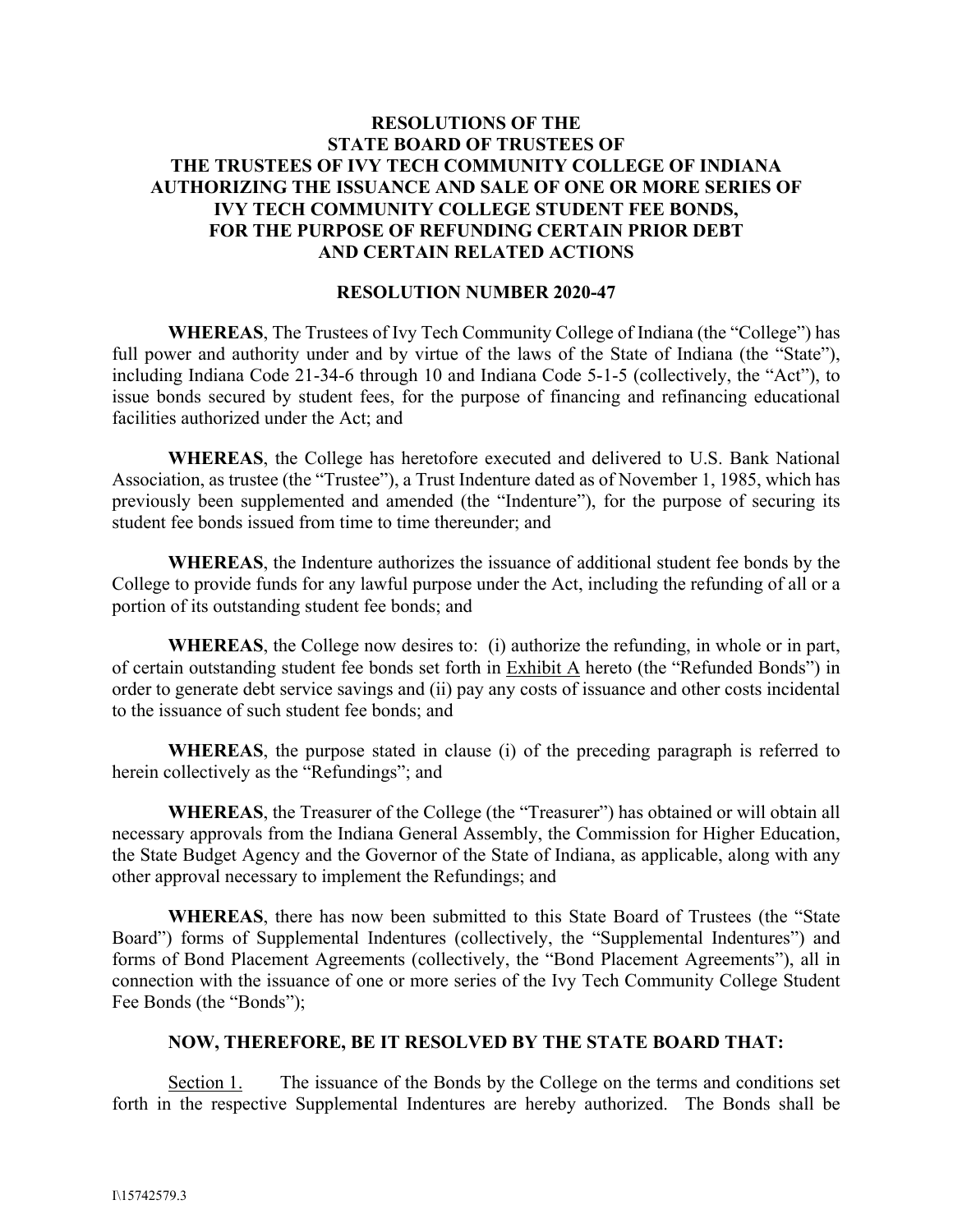designated "Ivy Tech Community College Student Fee Bonds, Series X" (to be completed by the Treasurer with any such appropriate series or sub-series designation), with such additions thereto or deletions therefrom as the officer executing the same shall approve. The Bonds shall be issued in one or more series orsub-series, in an aggregate combined principal amount that does not exceed the amount necessary to defease the Refunded Bonds to be refunded, plus amounts necessary to provide money for debt service reserves (if any), credit enhancement (if any) or other costs incidental to the issuance of the Bonds. The Bonds shall be issued in the forms and upon the terms and conditions, at the rate or rates of interest and in the authorized denominations set forth in the Supplemental Indentures and acceptable to the Treasurer.

Section 2. The Bonds, as issued with such serial or term maturities and redemption features as the executing officers shall approve, shall bear a maximum interest rate not to exceed 3.00%. The interest shall be payable at such intervals as may be provided in the Supplemental Indentures. The final maturity of the Bonds shall not exceed the final maturity date of the latest defeased Refunded Bond. The Bonds shall be sold pursuant to the Bond Placement Agreements to one or more banks or financial institutions (each a "Purchaser") chosen by the Treasurer upon advice of the College's municipal advisor with Stifel Nicolaus & Company, Incorporated serving as the placement agent.

Section 3. The Treasurer shall make necessary findings required by statute, on behalf of this State Board, that: (i) the Bonds, as issued, shall produce a net savings to the College and (ii) the terms of the Bonds shall not extend beyond the term of the final maturity date of the latest corresponding defeased Refunded Bond for the respective series or sub-series of Bonds.

Section 4. The Supplemental Indentures are approved, in substantially the forms submitted to this State Board. The Chairman (the "Chairman") or Vice Chairman of the College (the "Vice Chairman") are, and each of them is, hereby authorized to execute and deliver, and the Secretary of the College (the "Secretary") or the Assistant Secretary of the College (the "Assistant Secretary") are, and each of them is, hereby authorized to attest the signature of and, if required, to affix, imprint, engrave or otherwise reproduce the corporate seal of the College on the Supplemental Indentures, with any changes in form or substance that the officer executing such documents shall approve, such approval to be conclusively evidenced by the execution and delivery thereof.

Section 5. The Bond Placement Agreements are approved in substantially the forms submitted to this State Board. The Chairman, Vice Chairman or Treasurer, or any of them acting individually, is hereby authorized to execute and deliver the Bond Placement Agreements, with any changes in form or substance that the officer executing such documents shall approve, such approval to be conclusively evidenced by the execution and delivery thereof.

Section 6. The Treasurer or the Assistant Treasurer of the College (the "Assistant Treasurer") is hereby authorized, to prepare the bond forms, as approved by this State Board, required for use in the issuance of the Bonds, and to cause the same to be executed manually or by facsimile by the proper officers of the College as provided in the Supplemental Indentures. Upon execution of the Bonds, the Treasurer or the Assistant Treasurer shall deliver the Bonds to the Trustee for authentication and, upon authentication, the Treasurer or the Assistant Treasurer is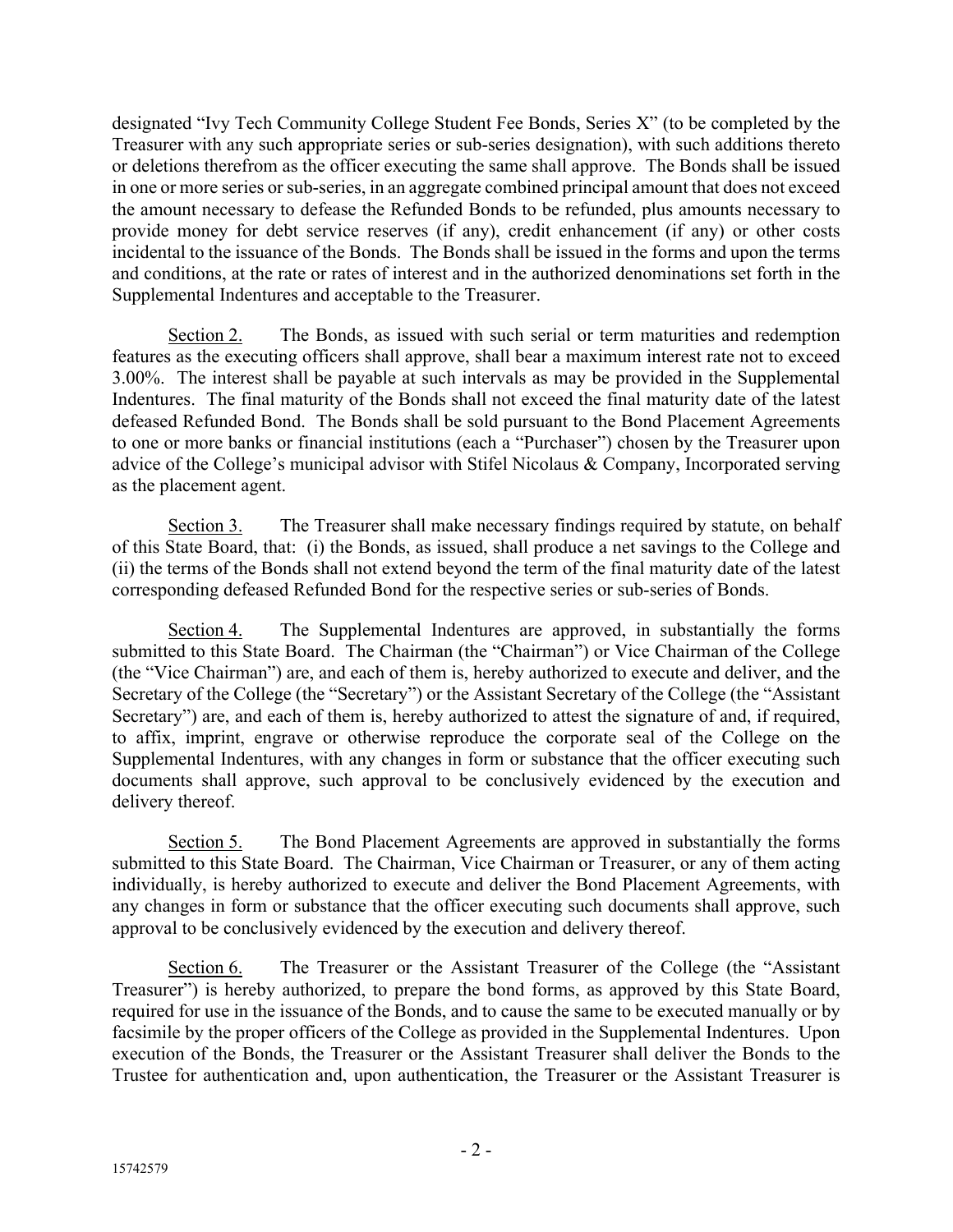authorized and directed to deliver the Bonds to the Purchasers thereof upon payment of the purchase price.

Section 7. The Chairman, Vice Chairman, Treasurer, Assistant Treasurer, Secretary or Assistant Secretary are, and each of them is, hereby authorized and directed to perform any and all further acts, to execute and deliver the Bonds, the Supplemental Indentures, the Bond Placement Agreements, to execute and deliver any and all further agreements, documents, certificates or instruments (collectively, the "Financing Documents"), or to do any other acts necessary or convenient in order to complete the Refundings contemplated by this Resolution and the other matters referred to herein.

Section 8. The State Board hereby authorizes the execution of the Financing Documents in counterparts by the executing officers by Electronic Means (as defined below), all of which counterparts taken together shall constitute one and the same respective instrument. Moreover, the State Board acknowledges and agrees that the Financing Documents may be signed and/or transmitted by e-mail or as .pdf documents or using electronic signature technology (e.g., via DocuSign or similar electronic signature technology) ("Electronic Means") and that such signed electronic record shall be valid and as effective to bind the party so signing as a paper copy bearing such party's handwritten signature.

Section 9. The State Board hereby ratifies the selection of, and appoints: (i) Ice Miller LLP, Indianapolis, Indiana, as bond counsel for the Bonds, (ii) Stifel Nicolaus & Company, Incorporated, as placement agent for the Bonds and (iii) Blue Rose Capital Advisors, as municipal advisor for the College related to the Bonds.

Section 10. The Treasurer is hereby authorized to cancel or defer the effectuation of either or both of the Refundings as approved by these Resolutions, if the Treasurer concludes in his discretion upon advice of the College's municipal advisor, that it would be in the best interest of the College to do so based on any combination of national or world events which disrupt the financial markets or substantially change market conditions.

*[Remainder of page left intentionally blank]*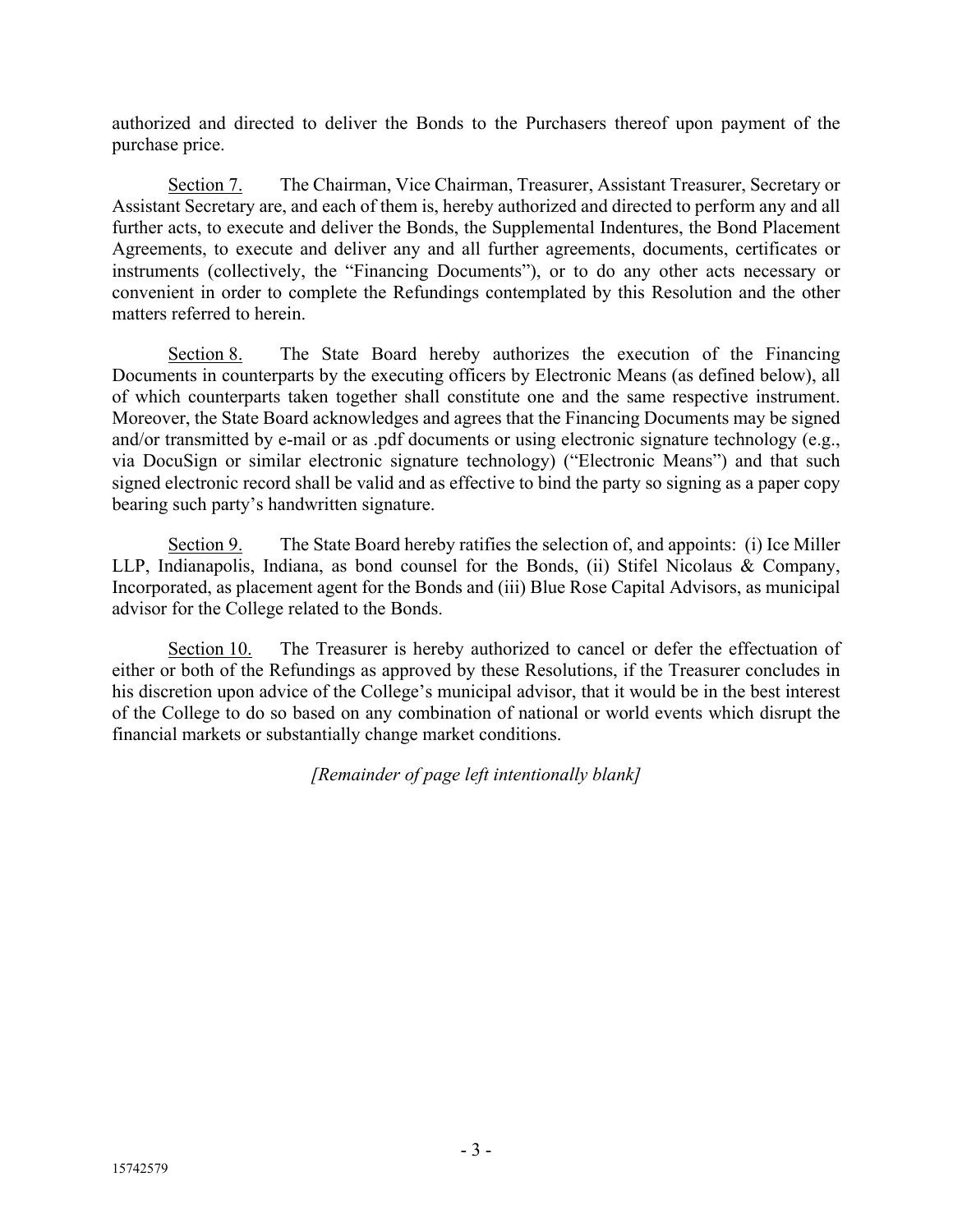# **STATE BOARD OF TRUSTEES IVY TECH COMMUNITY COLLEGE OF INDIANA**

Jerry Le Curper<br>Terry Anker December 4, 2020 08:07 EST

Ce Le

Andrew Wilson December 3, 2020 14:59 EST

Dated: December 3, 2020